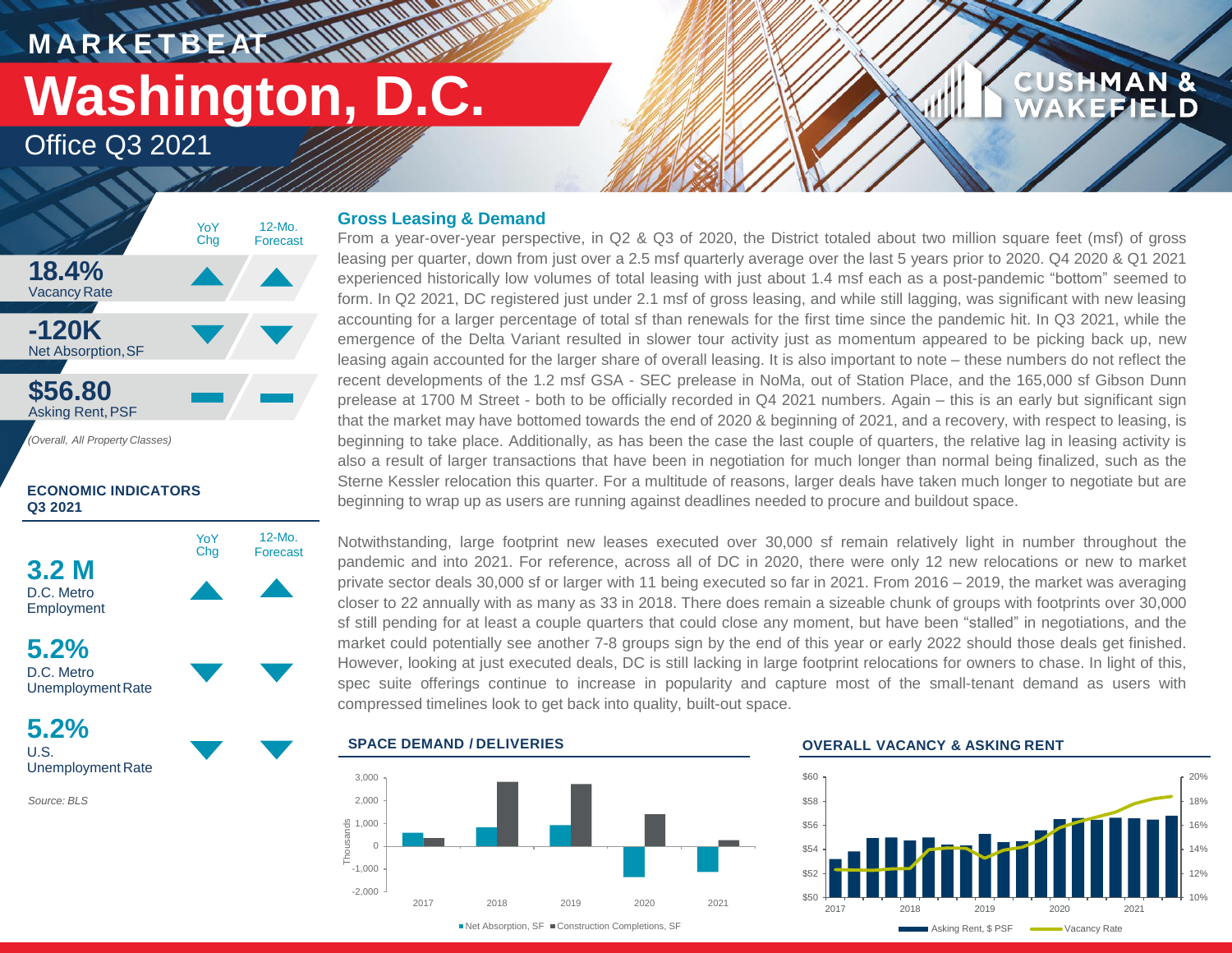### **MARKETBEAT 11.11 IN IN INC. TENERAL MARKET** Washington, D.C. Office Q3 2021

Spec Suite listings in the downtown core submarkets have grown by over 60% since the end of 2019 as the market has become more competitive, with many owners looking to set their spaces apart by way of amenities, size, tenant experience, and price in order to break up large blocks and tackle more readily available small user demand.

### **Market Segments**

On a net basis, just over 120,000 sf was returned to market in the third quarter, which became the eighth quarter in a row the District recorded negative absorption totals. Year to date, about 1.1 msf has been returned to the market. In a continuing trend, broad-based tenant rightsizing, specifically in the legal and public sectors were the primary contributors to negative net absorption in Q3. For instance, GSA – HUD & FAA vacated almost 100,000 sf out of 470-490 L'Enfant Plaza and Sidley gave a floor back at 1501 K Street. In terms of tenant activity, apart from the federal and DC governments - law firms, associations & nonprofits, and tech/data/software firms have rounded out the top three most active sectors in deals 8,000 sf and over – 18%, 15%, and 8% respectively since March of 2020 when accounting for both new deals and renewals. When looking at new deals only – the same three sectors round out the top but in the order of nonprofits & associations, law firms, and tech/data/software.

In terms of tenant concessions, newly renovated Class B+ and A buildings, the segment with an abundance of large contiguous blocks, is where the market is seeing most of the bigger private sector deals with the most aggressive financials. Vacancy in DC's Trophy product, priced in the upper \$40s NNN rents and above, historically trends about 5 or more points lower than general market and lacks many premier top stack availabilities. On the flip side, there aren't many "True Class B" large blocks either in the \$55 FS and below range not renovated or with plans to be renovated. Most large block vacancy sits within the upper \$50s FS into low \$70s FS range and it is in this segment of the market concessions have hit historical market-highs.

### **Development Pipeline & Outlook**

The 'final wave' of the current development and renovation cycle started to come online in the third quarter as Foulger Pratt's 38,000 sf 301 N Street delivered in NoMa almost entirely preleased by Hickok Cole Architects out of Georgetown. Community Three's 65,000 sf 1923 Vermont Avenue also delivered, about half preleased by Torti Gallas + Partners and Malala Fund. Stream Realty's 1771 N Street and Marx Realty's 1307 New York Avenue also delivered their highly anticipated renovations in the third quarter. We still expect vacancy to continue increasing at least through the midterm. Outside of the 1.2 msf GSA – SEC relocation out of Station Place, anticipated in 2025, 2100 Pennsylvania Avenue and the Wharf's second phase, consisting of 670 & 680 Maine Avenue and 610 Water Street, along with a couple other developments, are still slated to come online in 2022 against 1.5 msf of law firm expirations. In 2023, 20 Massachusetts Avenue's top stack Trophy renovation is scheduled to deliver followed by Skanska's 1700 M Street against 2 msf of legal expirations in 2024. We expect overall vacancy to hover around 21% in that timeframe before any sort of broad vacancy recovery takes place across the market.

### **VACANT SPACE BY CLASS**



**CUSHMAN &** 

FFIELD



### **SUBMARKET ASKING RENT**



### **SUBMARKET COMPARISON**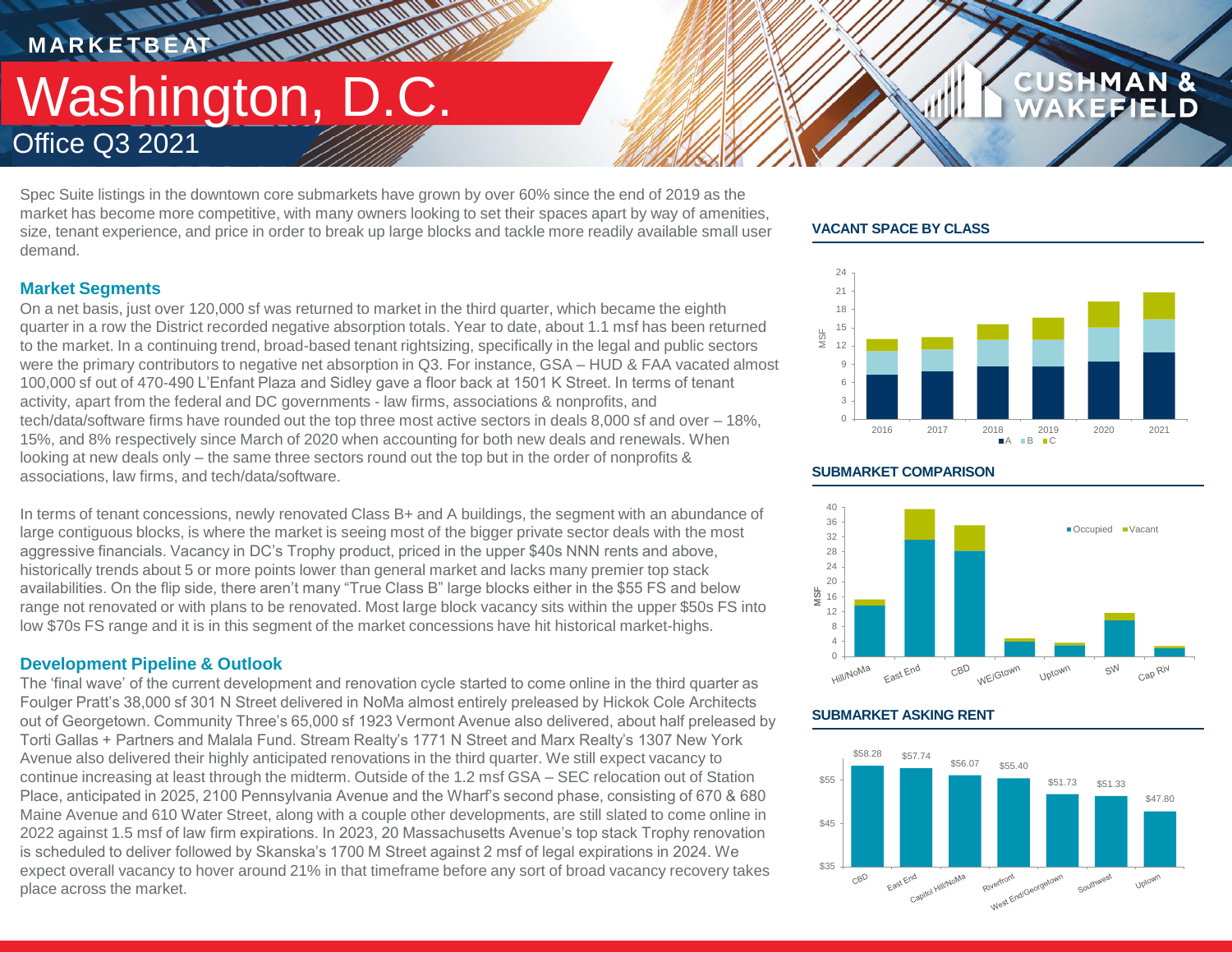## Office Q3 2021 Washington, D.C. **MARKETBEAT ANTIFORM**

**WWW** 

### **CUSHMAN &<br>WAKEFIELD**

### **MARKET STATISTICS**

| <b>SUBMARKET</b>          | <b>INVENTORY</b><br>(SF) | <b>SUBLET VACANT</b><br>(SF) | <b>DIRECT VACANT</b><br>(SF) | <b>OVERALL</b><br><b>VACANCY RATE</b> | <b>CURRENT QTR</b><br><b>OVERALL NET</b><br><b>ABSORPTION</b> | <b>YTD OVERALL</b><br><b>ABSORPTION (SF)</b> | <b>YTD LEASING</b><br><b>ACTIVITY (SF)</b> | <b>UNDER CNSTR</b><br>(SF) | <b>OVERALL AVG</b><br><b>ASKING RENT</b><br>(ALL CLASSES)* | <b>OVERALL AVG</b><br><b>ASKING RENT</b><br>(CLASS A)* |
|---------------------------|--------------------------|------------------------------|------------------------------|---------------------------------------|---------------------------------------------------------------|----------------------------------------------|--------------------------------------------|----------------------------|------------------------------------------------------------|--------------------------------------------------------|
| Capitol Hill/NoMa         | 15,293,999               | 35,642                       | 1,607,287                    | 10.7%                                 | 67,027                                                        | 22,086                                       | 159,300                                    | 215,308                    | \$56.07                                                    | \$61.54                                                |
| East End                  | 39,513,085               | 345,250                      | 7,866,652                    | 20.8%                                 | $-57,552$                                                     | $-255,217$                                   | 1,121,796                                  | 143,872                    | \$57.74                                                    | \$63.64                                                |
| <b>CBD</b>                | 35.201.079               | 314.597                      | 6,543,320                    | 19.5%                                 | $-65,606$                                                     | $-321,189$                                   | 822,310                                    | 482,000                    | \$58.28                                                    | \$69.33                                                |
| West End/Georgetown       | 4,837,555                | 43.228                       | 788,337                      | 17.2%                                 | $-43.025$                                                     | $-66.679$                                    | 62.740                                     | $\overline{0}$             | \$51.73                                                    | \$58.23                                                |
| Uptown                    | 3.667.899                | 17,140                       | 640,756                      | 17.9%                                 | 37.277                                                        | $-148.307$                                   | 72.115                                     | 174,000                    | \$47.80                                                    | \$50.33                                                |
| Southwest                 | 11.644.799               | 10,586                       | 1,994,071                    | 17.2%                                 | $-86,683$                                                     | $-199,273$                                   | 210,270                                    | 639,703                    | \$51.33                                                    | \$53.36                                                |
| <b>Capitol Riverfront</b> | 2,784,932                | 20,126                       | 598,801                      | 22.2%                                 | 28,074                                                        | $-155,953$                                   | 82,308                                     | 315,000                    | \$55.40                                                    | \$55.40                                                |
| <b>DOWNTOWN TOTALS</b>    | 112.943.348              | 786.569                      | 20.039.224                   | 18.4%                                 | $-120,488$                                                    | $-1,124,532$                                 | 2,530,839                                  | 1,969,883                  | \$56.80                                                    | \$63.26                                                |

*\*Rental rates reflect full service asking*

### **KEY LEASE TRANSACTIONS Q3 2021**

| <b>PROPERTY</b>                            | <b>SUBMARKET</b> | <b>TENANT</b>                            | <b>RSF</b> | <b>TYPE</b> |
|--------------------------------------------|------------------|------------------------------------------|------------|-------------|
| 1900 K Street NW                           | <b>CBD</b>       | Dentons                                  | 126,876    | Renewal     |
| 1101 K Street NW                           | East End         | <b>Sterne Kessler</b>                    | 71,705     | New Lease   |
| 1025 F Street NW                           | East End         | <b>Morning Consult</b>                   | 63,934     | Expansion   |
| 800 N Capitol Street NW                    | NoMa             | <b>GSA</b> – Federal Maritime Commission | 59,010     | Renewal     |
| 901 New York Avenue NW                     | East End         | Rothwell Figg                            | 31,260     | New Lease   |
| *Department included in Icacina statistics |                  |                                          |            |             |

*\*Renewals not included in leasing statistics*

### **KEY SALES TRANSACTIONS Q3 2021**

| <b>PROPERTY</b>                      | <b>SUBMARKET</b> | <b>SELLER / BUYER</b>                |         | <b>PRICE / \$ PSF</b> |
|--------------------------------------|------------------|--------------------------------------|---------|-----------------------|
| WashREIT DC Portfolio (6 Properties) | CBD              | WashREIT / Brookfield                | 919.847 | \$290M / \$315        |
| 500 L'Enfant Plaza SW                | Southwest        | JBGSmith / Deka                      | 215.278 | \$167M / \$773        |
| 1029 Vermont Avenue NW               | East End         | Willco / Terrania AG (Private Owner) | 43,432  | \$12M / \$276         |

### **KEY CONSTRUCTION COMPLETIONS YTD 2021**

| <b>PROPERTY</b>         | <b>SUBMARKET</b>          | <b>MAJOR TENANT</b>             | <b>SF</b> | <b>OWNER / DEVELOPER</b> |
|-------------------------|---------------------------|---------------------------------|-----------|--------------------------|
| 250 M Street SE         | <b>Capitol Riverfront</b> | DC Department of Transportation | 175.779   | WC Smith                 |
| 1307 New York Avenue NW | East End                  | <b>CGCN Group</b>               | 120,961   | Marx Realty JV Invesco   |
| 1771 N Street NW        | CBD                       | n/a                             | 60,859    | <b>Stream Realty</b>     |